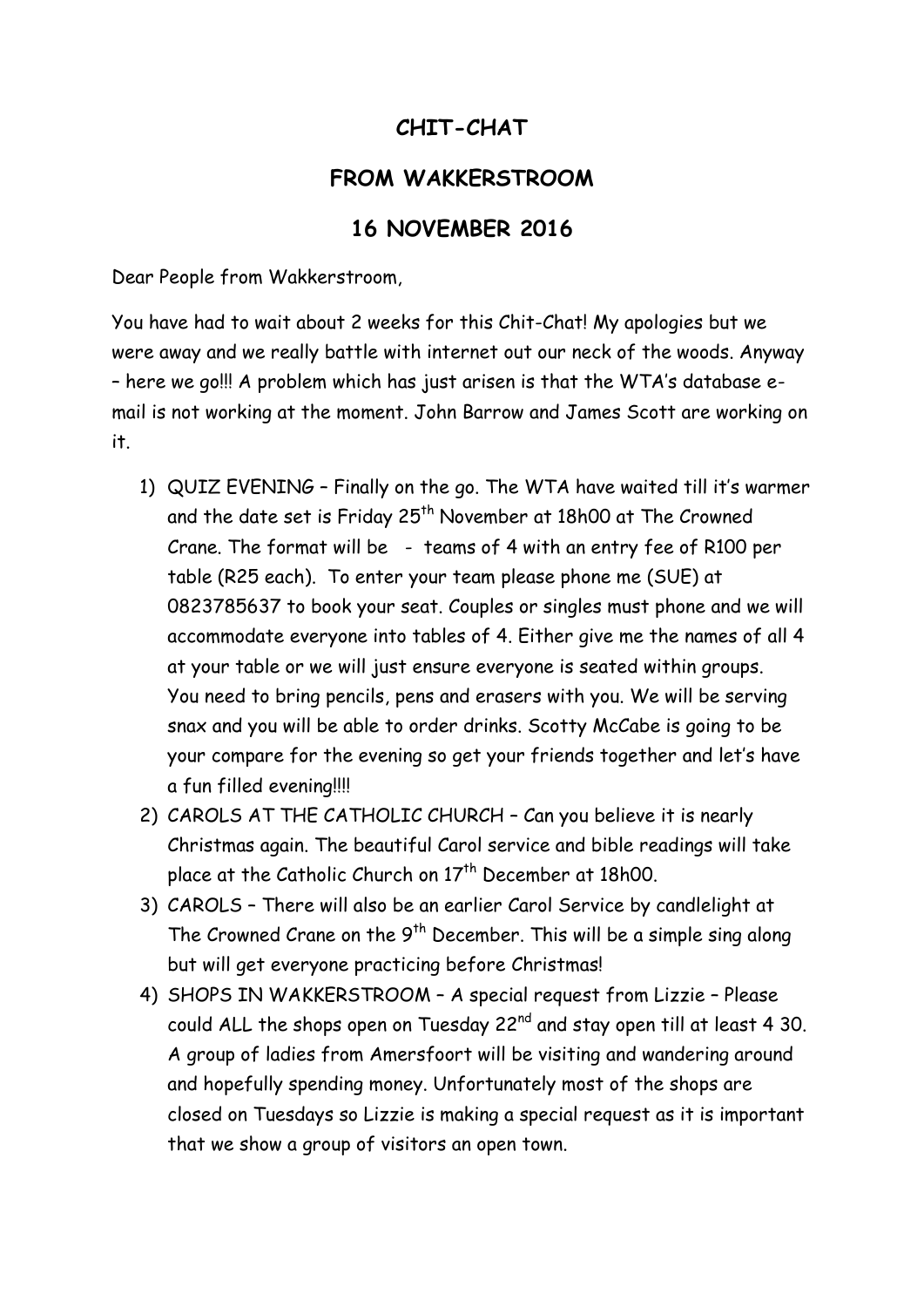- 5) CLEANING LIQUID As I was writing about the shops I thought I would just mention a cleaning liquid sold by Anton at his shop. I bought it the other day and it is the most marvellous stuff I have ever used. ONE liquid cleans everything – sinks, basins, toilets, walls, tiles, cars, and even dirt spots out of clothes. In comparison to buying 6 or 7 different cleaning products this is a massive saving. Thank you Anton!
- 6) 3 RD TWOMEY MEMORIAL PHOTOGRAPHIC COMPETITION Select 3 photos taken in and around Wakkerstroom. Email your photo to [wakkersbirdclub@gmail.com](mailto:wakkersbirdclub@gmail.com) with your name, category entered and your camera make and model. Entries must be received before 3<sup>rd</sup> February 2017. Entry is free and professional entries will not be permitted. Winners will be announced on 4<sup>th</sup> March 2017 at the Wakkerstroom Bird Clubs AGM.
- 7) POTJIE COOK OFF –Come on all you cooks!!! This sounds fun! WAG fundraiser event on 4<sup>th</sup> December. Tickets are R60.00 each. Four cooks will hash it out over hot potjies and ticket holders will vote for the winning meal. Rice and salads provided and a complimentary glass of wine or sherry on arrival. Ticket holders will automatically go into a lucky draw for a Christmas Hamper. Tickets are limited and available from Carol Preston 0837014570.
- 8) CHRISTMAS DONATION For those of you with pets and use Dr Gin don't forget that if you would like to contribute a donation to Dr Gins Christmas" pakkie" then please staple your contribution to a piece of paper and mark it DR GIN so John will know what the cash is earmarked for. Donations are anonymous.
- 9) BIRDING BOOKS Brian Guerin has a complete set of "Africa Birds and Birding "in slipcases and a full set of its successor "African Birdlife" loose to give away (or for a small donation to the club). All in excellent condition and he is loath to break up the set. Anybody interested?
- 10)WACKY KNITTERS Wacky Knitters had a very successful raffle. They thank all friends, family and visitors to Wakkerstroom for their continued support of the knitting group. Paul Tubb drew the raffle at the Bazaar and the winner was Mr Gert Bierman, a resident of DANA. All proceeds were handed into the office towards new hospital beds for Dana.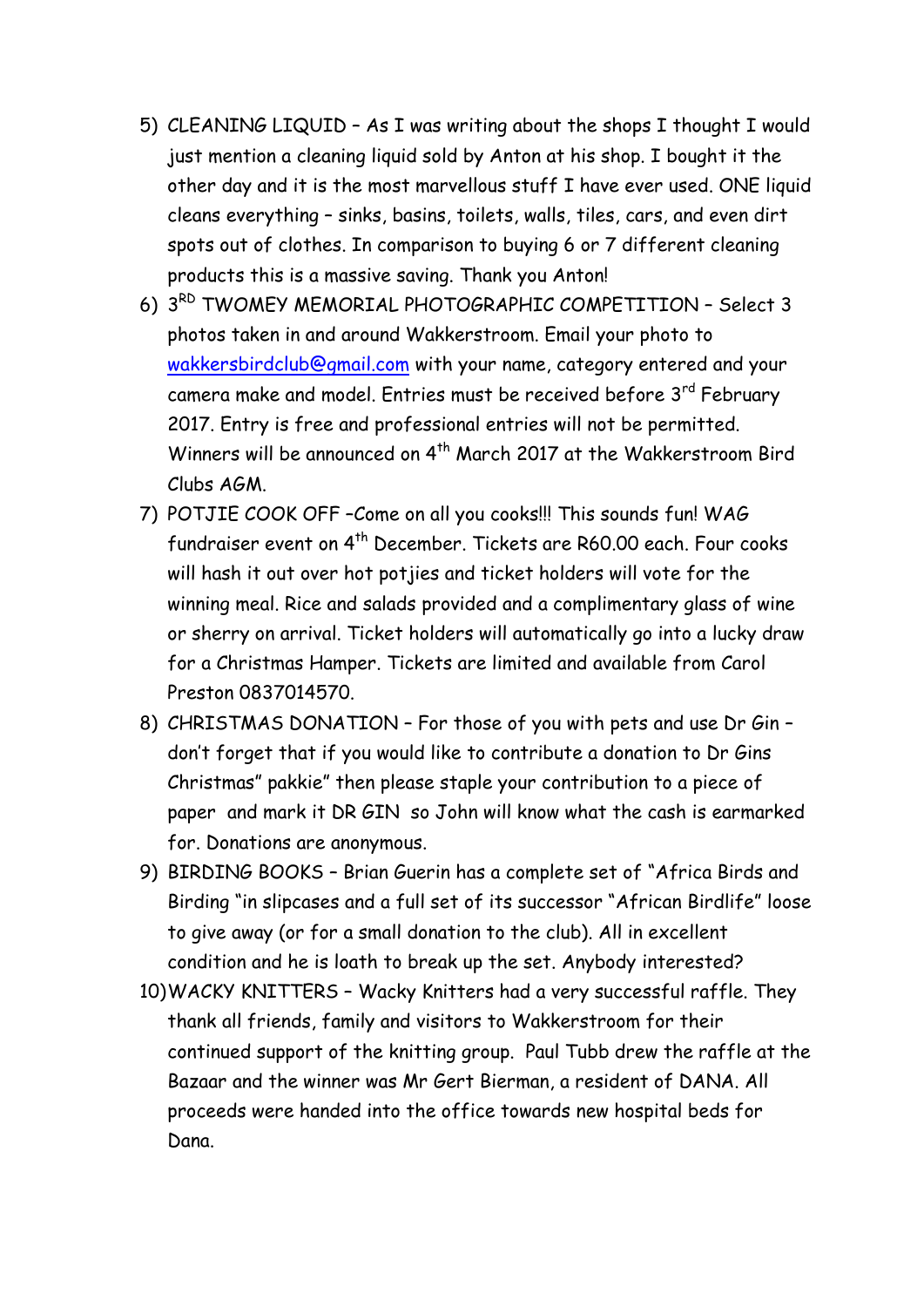- 11) PLANTS After all this lovely rain Rosemarie now needs plants for the Wakkerstroom Clinic. If you are separating plants or throwing out strong healthy plants that you are tired of please could you give her a call or drop them at her house. She needs to get them established before the ground goes rock hard again!
- 12)COSTUME JEWELLERY An interesting request from Rita who loves her costume jewellery. She recently had most of hers stolen so was wondering if anyone in town had fun, spunky costume jewellery that they do not wear and would like to give to her. Rita – the jewellery suits you – you always look stunning!
- 13)HISTORICAL CEMETRY SIGNS Thanks to funding from the St Mark's Memorial Wall Fund, these two signs have been replaced. We are grateful to Rupert and Owen for putting them up.
- 14) CHRISTMAS MARKET will be held at Oude Stasie on Saturday 10<sup>th</sup> December. I have just spoken to Sharmaine and you will all be thrilled to know that the road in front of the Stasie was graded yesterday! Stall holders can start setting up at 7h00 and the market will be officially open from 9h00. There will be food on sale, the bar will be open and there is a car display by David Rutherford and friends. There are still a few available stalls to rent if you have some goodies to sell. If you need any more info please contact Sharmaine at the Stasie.
- 15)SMILEY'S CHRISTMAS PRESENTS Wilna is collecting little gifts for all the children who go to Smiley's on a Friday evening. There is a list of names and ages in the info centre. If you could buy a small gift, wrap it and go to the info centre. Pick a child's name, tick it off and then put your pressie in the box with the child's name on it. Many thanks. John Barrow and myself have already bought up ALL the bags of marbles at Spar!!
- 16) OPEN STREET On Saturday  $17<sup>th</sup>$  December anyone who would like to put up a table on the pavements in Badenhorst street and sell some goodies is welcome.
- 17)ROWLAND AND ASSOCIATES Over and above computer work Eric can now also do DSTV installations, relocation and fault finding. Household single phase electrical installation and repairs. Alarm System installation, repairs and fault finding. Intercoms, Gate Motors and Access Control, repairs and fault finding. Etc